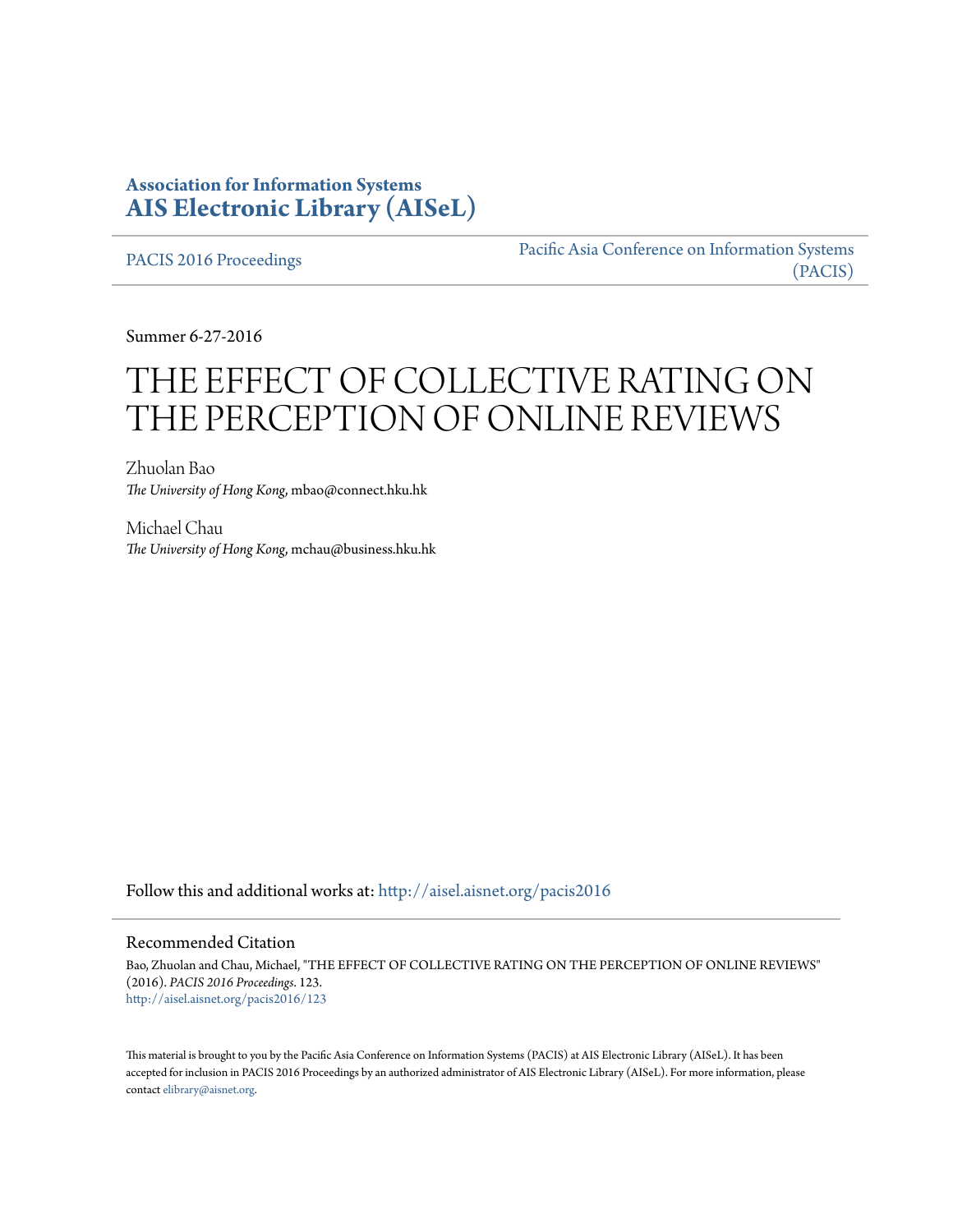# THE EFFECT OF COLLECTIVE RATING ON THE PERCEPTION OF ONLINE REVIEWS

Zhuolan Bao, School of Business, The University of Hong Kong, Hong Kong, mbao@connect.hku.hk

Michael Chau, School of Business, The University of Hong Kong, Hong Kong, mchau@business.hku.hk

#### Abstract

In online markets, collective ratings by prior buyers are often displayed in a marked place and influential for later consumers. While the aggregated ratings transfer overall evaluation towards products, they might also bring biases to potential consumers. In this study, we hypothesize the collective rating presence induces a confirmation bias in product review perception. We also propose that the level of expectation moderates the effect of confirmation bias. Using online reviews of multiple product categories from Amazon.com, our results support the hypotheses and help understand the direct and indirect roles of collective rating presence in affecting people's perception of review information: not only people are more likely to perceive reviews that confirm their expectation as more helpful, but they are more prone to the confirmation bias as their prior expectations towards the products are higher. Our research contributes to the current understanding of collective rating presence, reconciles the inconsistent findings in prior research on online review helpfulness and provides insights to consumer behaviours on information seeking and interpretation.

Keywords: Collective rating, online product reviews, prior expectation, confirmation bias, risk-averse, review helpfulness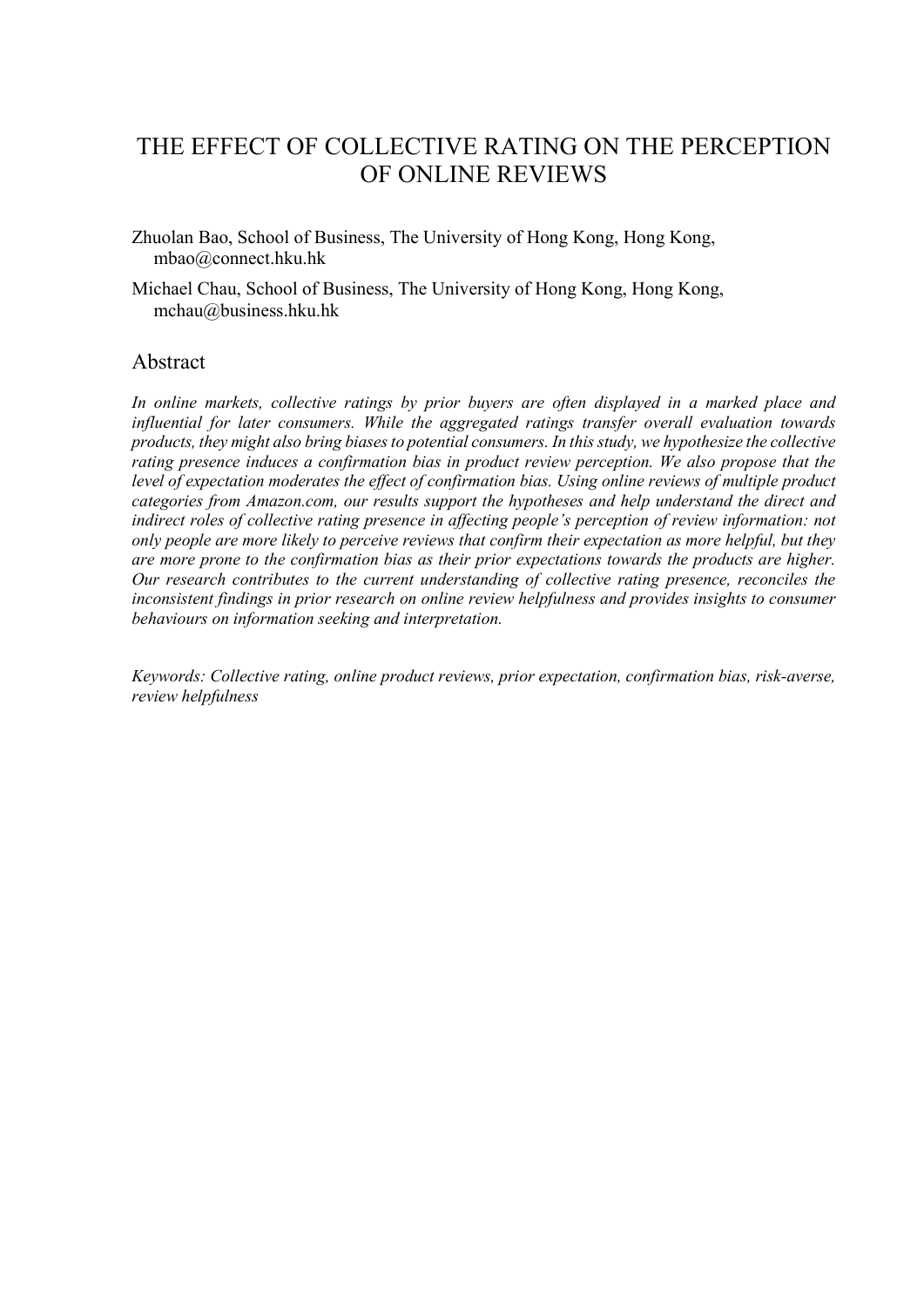# 1 INTRODUCTION

Online markets facilitate our life by providing convenient and fast shopping experiences. To mitigate the information asymmetry due to the Internet nature, many platforms began to use review systems, which encourage buyers to post their experiences and evaluations of products. By reading prior buyers' rating and text content, potential consumers learn from the past experience and optimize their purchase decisions (Dellarocas, 2003).

However, as the amount of information increases, potential consumers are overwhelmed by a large amount of information with uncertain quality and credibility. Many shopping websites therefore adopt two approaches to help consumers identify the product quality. The first approach is the collective rating information. Figure 1 is an example on the shopping website Amazon.com. It displays an aggregate evaluation from buyers who post reviews of the product. Shown by either a number or a distribution diagram, the evaluation helps identify good products. Sellers and marketers benefit from the aggregated average rating, since the rating is positively associated with the product price, sales and the trustworthiness of sellers (Ba & Pavlou, 2002; Chen & Lurie, 2013; Duan et al., 2008; Park & Kim, 2009; Zhu & Zhang, 2010).



#### Figure 1. Collective rating information of customer reviews on Amazon.com

The second approach is a voting mechanism which allows customers to vote for reviews that they feel helpful or unhelpful regarding their purchase decision (Figure 2). With higher helpfulness, reviews are more likely to be read and considered. Therefore, the helpfulness votes are important in identifying good reviews and hence good products.

48 of 55 people found the following review helpful **A STATE No Good for Letties** By Bob Fischer on April 9, 2009 Item Package Quantity: 1 | Color: Charcoal | Verified Purchase I love Lamy products, and this really is a very nice pen - if I were right-handed, I'd give it five stars. However, the lefties out there should know that the grips on this pen force you to hold it a sub-optimal angle. The result is that it doesn't feel nearly as smooth as it would otherwise, and it doesn't write nearly as consistently. You can ignore the grips, but then the pen is not comfortable for more than a few lines. This is very, very unfortunate, since it certainly one of the best pens available for the price. Where's the left-handed version. Lamy?!? • 16 comments | Was this review helpful to you? | Yes | No | Report abuse

#### Figure 2. Voting mechanism of online reviews

A number of studies focus on how people perceive review information. Early research explored that review helpfulness could be determined by reviews' observable features and reviewers' characteristics, such as review age, review length, and reviewer's expertise (Connors et al., 2011; Mudambi & Schuff, 2010; Schindler & Bickart, 2012). Also, content analyses have been applied by scholars to investigate review helpfulness (Cao et al., 2011; Kuan et al., 2015; Wu et al., 2011; Yin et al., 2014).

Although the two approaches have been studied intensively, there is limited research on their connections in helping identify good products. When a customer considers a particular product, he or she might first refer to the product average rating for an impression of the product before reading the reviews. An intuitive question would be: How does the presence of collective ratings influence or change the way people perceive review information?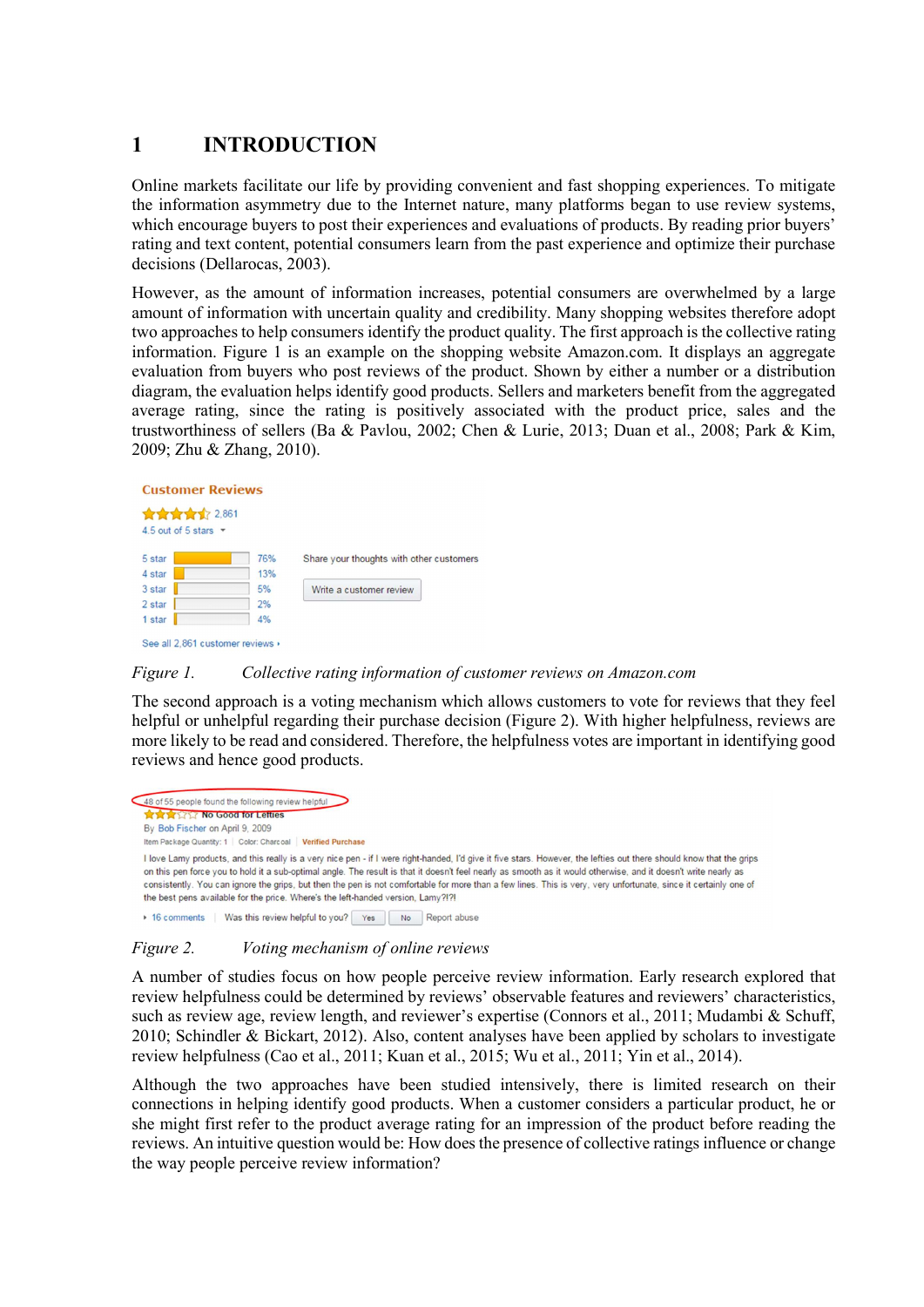To answer the questions, we draw on confirmation bias to propose a framework of examining the effects of collective ratings. Our work adds to an increasing number of studies exploring helpfulness perceptions of online reviews, reconciling the inconsistent findings of helpfulness perception biases. We also contribute to a better understanding of collective rating in online markets.

# 2 THEORY BACKGROUND & HYPOTHESES

Online review is defined as peer-generated product evaluation posted on company or third party websites (Mudambi & Schuff, 2010). As an outcome of product information, diagnosticity perception displays a diverse and integrated consumer perception. Among past studies, researchers consistently use helpfulness perception as a reflection of diagnosticity value of a review (Huang et al., 2013; Mudambi & Schuff, 2010). Following them, we use review helpfulness as our focal outcome of review perception.

One common finding of helpfulness perception is negativity bias, that reviews with negative ratings are more likely to be helpful (Cao et al., 2011; Kuan et al., 2015). Since bad things are rare and revealing, they are receiving more thorough processing than good things (Baumeister et al., 2001). Meanwhile, Pan and Zhang (2011) propose an opposite view. They propose that positive reviews are more helpful than negative ones, because positively-rated reviews are more congruent with consumers' predispositions and more likely to be perceived helpful. However, the two biases both neglect the collective information that buyers can refer to while making purchase decision. In the following section, our research re-examines the perception preference from a new perspective.

#### 2.1 Confirmation bias in online markets

To reduce risk perception, information acquisition is widely used by consumers when they make purchase decisions. Bauer (1960) and Lantos (1983) suggested that a buyer will attempt to reduce the amount of information when confronting with mass data. In examining consumer preference for information, we use studies on confirmation bias as the foundation of our answer.

Confirmation bias is frequently used in psychology literature. It posits that people tend to seek or interpret evidence in ways that are partial to existing beliefs, expectations or a hypothesis in hand (Nickerson, 1998). When processing information, people tend to believe in what they expected and the process is usually with less consciousness.

There are two important elements in the confirmation bias. The first one is prior beliefs or expectations as sources of bias. The other is the subsequent information seeking or interpretation. The process is different from the averaging strategy in information integration theory or Bayesian decision theory, both of which weigh each piece of information equally (Akerlof & Dickens, 1982; Anderson, 1968).

The prevalent influence of the confirmation bias phenomenon has been reported in a number of settings, such as social interaction (Snyder & Swann, 1978), advertising effect (Deighton, 1984), word-of-mouth information processing (Wilson & Peterson, 1989), and investment decision-making (Park et al., 2013).

Explanations of the confirmation bias are given by different streams of research. From an informationprocessing perspective, people tend to gather information about only one hypothesis at one time and not to consider possibilities simultaneously (Tweney & Doherty, 1983). Since people are more inclined to assume that a statement is true than to assume that it is false (Gilbert, 1991), later searching and interpretation of evidence processes are inevitably prone to confirm the hypothesis. The second explanation posits that the desire to be rational makes it difficult for people to accept new evidence against their expectations objectively. With this account, people tend to value supportive information and discard inconsistent evidence (Festinger, 1962). Thirdly, according to self-enhancement theory, people tend to view themselves in a positive manner and search for information which could validate their prior beliefs (Swann et al., 1987).

Internet is a fertile environment of confirmation bias. The "pull" nature of Internet inherently encourages people to take in whatever information they want while ignoring the rest (Bimber & Davis, 2003), which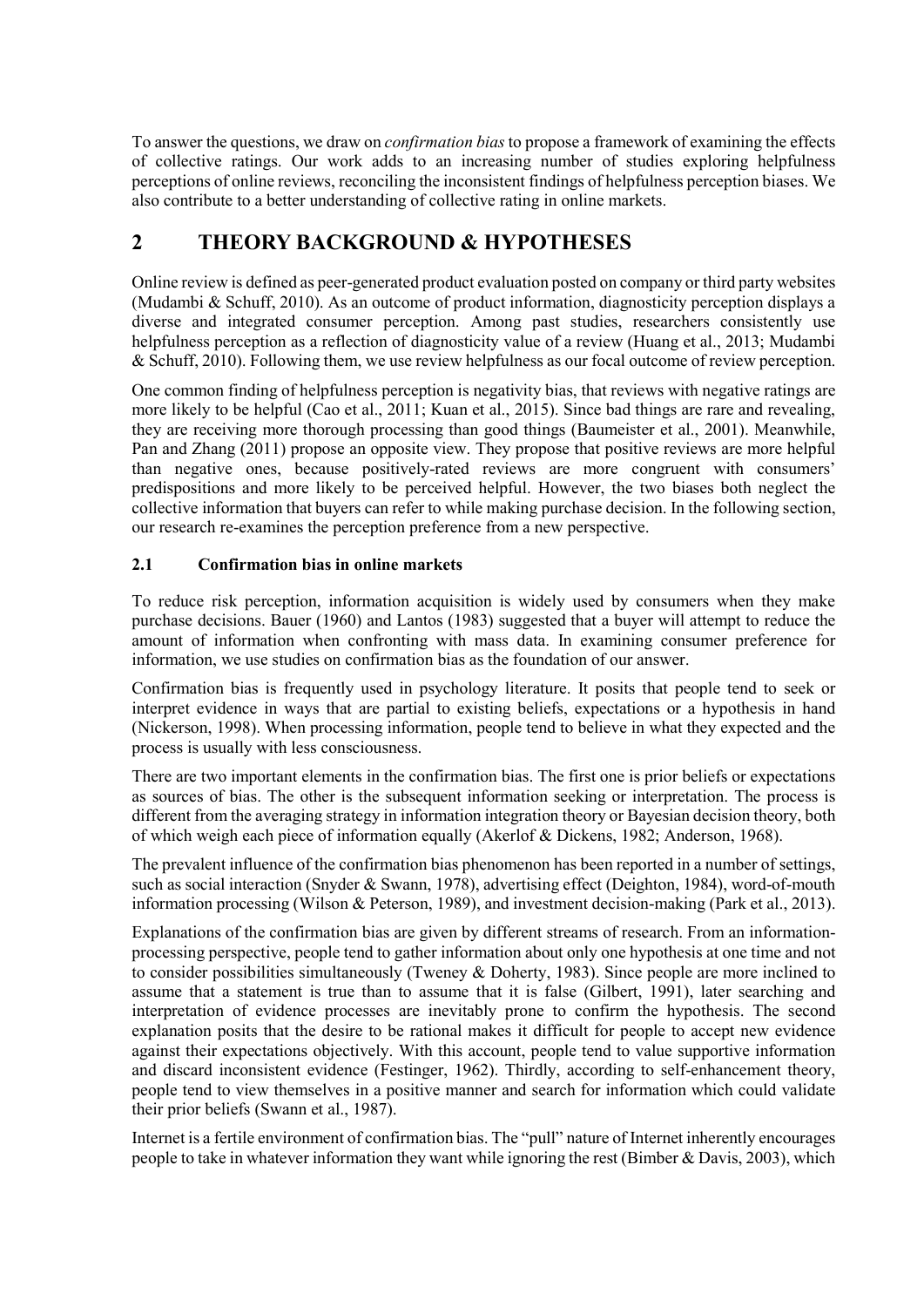further affords the opportunity to exhibit confirmation bias towards information. In this paper, we first investigate the existence of confirmation bias in processing online reviews.

According to the account above, we argue that the two approaches adopted in online markets propel people to perceive review information with confirmation bias. First, the collective information provides a prior expectation for potential consumers in evaluating a product. Next, review readers tend to favour the reviews that confirm the expectation.

In practices, product average ratings are often regarded as central tendency of past reviews, providing overall evaluation towards the products. Therefore, we use the average rating as the prior expectation people have on the specific product. We define confirming information as one with high consensus to the expectation, and disconfirming (or deviant) information as one with low consensus to the expectation. Thus, we hypothesize that:

H1. People exhibit confirmation bias in perceiving helpfulness of review information.

#### 2.2 Prior expectation

Reference dependence theory provides explanations that the confirmation bias tendency could be influenced by prior expectation, either favourable or unfavourable. The theory suggests that consumers' reaction towards uncertainty depends on their reference point, which is taken as the status quo, i.e. the assessment of current situation (Kahneman & Tversky, 1979). A decision outcome is framed as a gain when it is above the reference point. Individuals tend to be risk-averse in such situation. On the other hand, an outcome is framed as a loss when it is below the reference point, and people tend to be riskseeking. In conformity with loss aversion, Meyer (1981), Kahn and Meyer (1991) and West and Broniarczyk (1998) conducted experiments and show that individuals prefer confirming information when the average opinion of the product is favourable (above the reference point), and the preference will be reduced or reversed when the average opinion is unfavourable (below the reference point). In the similar vein, we expect that the prior expectation influence consumers' preference towards confirming information, as it decides whether consumers attribute it as a gain or a loss relative to the reference point.

The choice of reference point can also be influenced by other factors such as aspirations, expectations, norms and social comparisons (Tversky & Kahneman, 1991). In the context of our research interest, reference point could be a norm that is formed through consumers' experience accumulation. A large collection of studies have long been reporting the overwhelmingly positive rating distributions in online shopping markets (Dellarocas, 2003; Hu et al., 2009; Li & Hitt, 2008). Thus, instead of drawing a deterministic threshold of reference point, we posit that a product with high prior evaluation is regarded to be above the reference point and vice versa. In this situation, facing up to highly-evaluated/lowevaluated products, consumers tend to be risk-averse/risk-seeking and consider confirming /disconfirming information as more helpful.

Therefore, we expect that the preference of confirming information varies with regard to their prior expectations towards the product, i.e. the tendency of confirmation bias in helpfulness perception differs in terms of the favourability of the prior expectation. Specifically, we hypothesize that:

H2. People's tendency to exhibit confirmation bias in perceiving review helpfulness is stronger for products with higher expectations than for products with low expectations.

# 3 METHODOLOGY

#### 3.1 Data collection

We empirically test these hypotheses on data from an online shopping platform, Amazon.com. We use Amazon because of two reasons. First, it is one of the biggest online markets in the world and consistently has the largest number of posted reviews (Pan & Zhang, 2011). Our findings could be more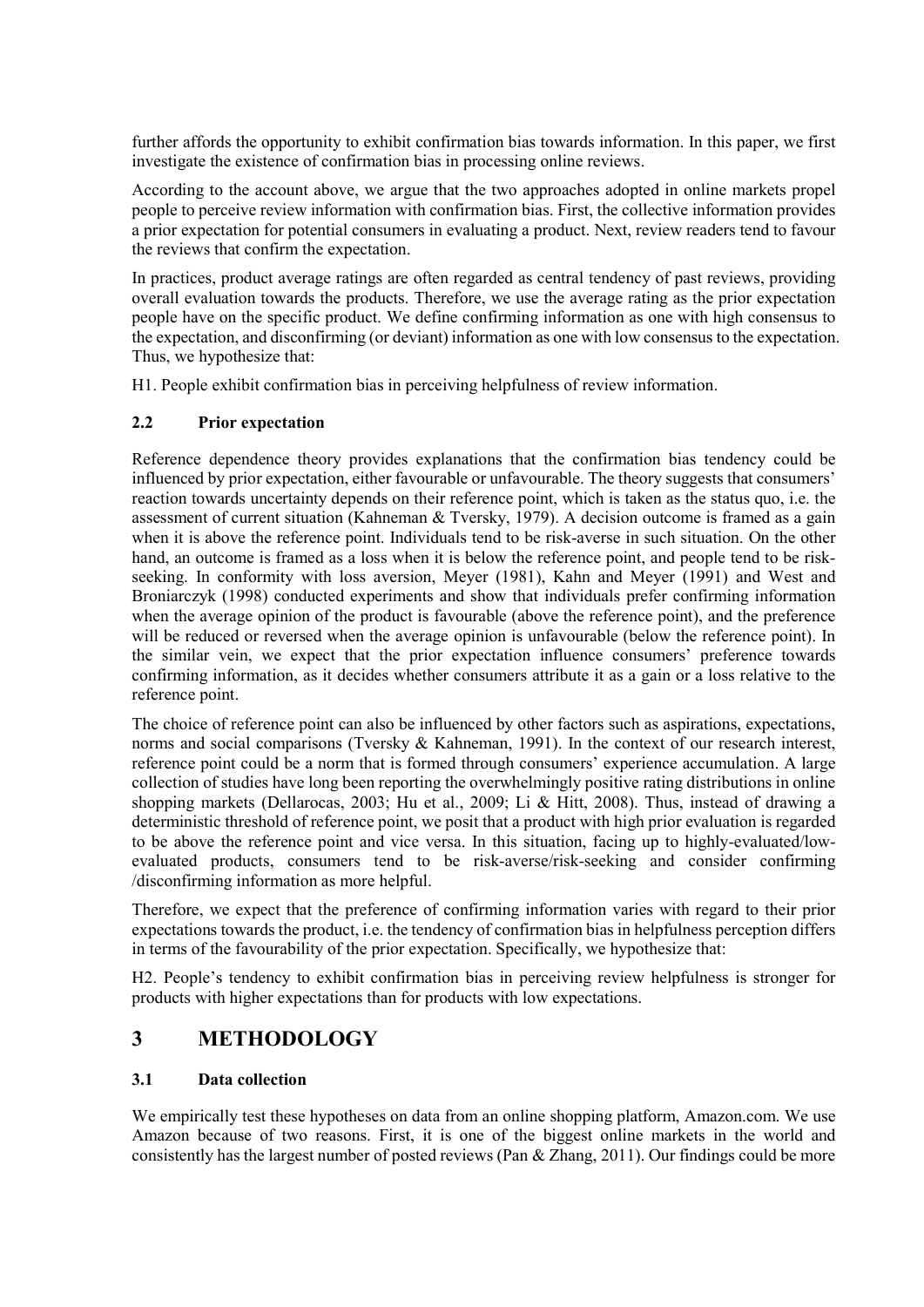prevalent if being produced on the most influential online market. Second, previous studies delivered inconsistent results of rating biases by Amazon data. As we provide an alternative view, it is better to test our hypotheses by data from the same source.

The data we used were collected by the Stanford Network Analysis Project<sup>1</sup> (McAuley & Leskovec, 2013). We chose three categories, Books, Music, and Toys & Games, as they are the common categories often used in prior studies. The original dataset spans over thirteen years, including basic review, reviewer, and product information. We discarded products that were launched before the helpfulness voting mechanism was applied, remaining products which were launched between November 1st 2008 and January 31st 2013. Since aggregated evaluation may not be considered representative if a product has few reviews, we dropped the products which have less than five reviews. Therefore, our final dataset contains a sample of 10,585 reviews on 1,713 products in three categories (Table 1).

| Categories   | N(Review) | N(Product) | N(Review)/N(Product) |  |  |
|--------------|-----------|------------|----------------------|--|--|
| <b>Books</b> | . . 527   | 343        | 4.45                 |  |  |
| Music        | 4.013     | 505        | 7.95                 |  |  |
| Tovs & Games | 5.045     | 865        | 5.83                 |  |  |
| IN TOTAL     | 10.585    | 1.713      |                      |  |  |

Table 1. Dataset description

#### 3.2 Measures

Similar to past studies on product reviews, we use review helpfulness as our dependent variable (Helpfulness), and measure it by the ratio of the helpful votes to the total votes received by a review. Besides that, we use *Voting<sub>k</sub>* ( $k \ge 1$ ), a binary variable. It equals to 1 if a review has at least k votes, otherwise it equals to 0.

#### 3.2.1 Collective information

To capture the confirmation bias tendency, we created new measurements of collective information. Following past research, the mean of collective ratings could be used to represent the expectation level. However, with the growing number of reviews, the prior expectation for each potential consumer might change over time. By using the overall average rating, we may misinterpret it as the actual expectation that a potential consumer herself experienced. Therefore, we adopt a novel approach to obtain our measurements.

First of all, we sorted the reviews of each product according to their post time. Next, we calculated the moving average ( $Mov.Avg$ ) of collective ratings for the product at the time when each later review was posted. With this process, the  $Mov.Avg$  captures the expectation level for the product by the time one potential consumer is reading reviews.

#### 3.2.2 Confirming and disconfirming information

To measure how close the review rating is to the expectation, we introduce information disparity (InfoDisparity), which is calculated as the absolute difference between a review's rating and the expectation level (Mov.Avg). In this way, *InfoDisparity* represents the dynamic distance from a review's evaluation to the aggregated evaluation at that time.

 $\overline{a}$ 

<sup>1</sup> http://snap.stanford.edu/index.html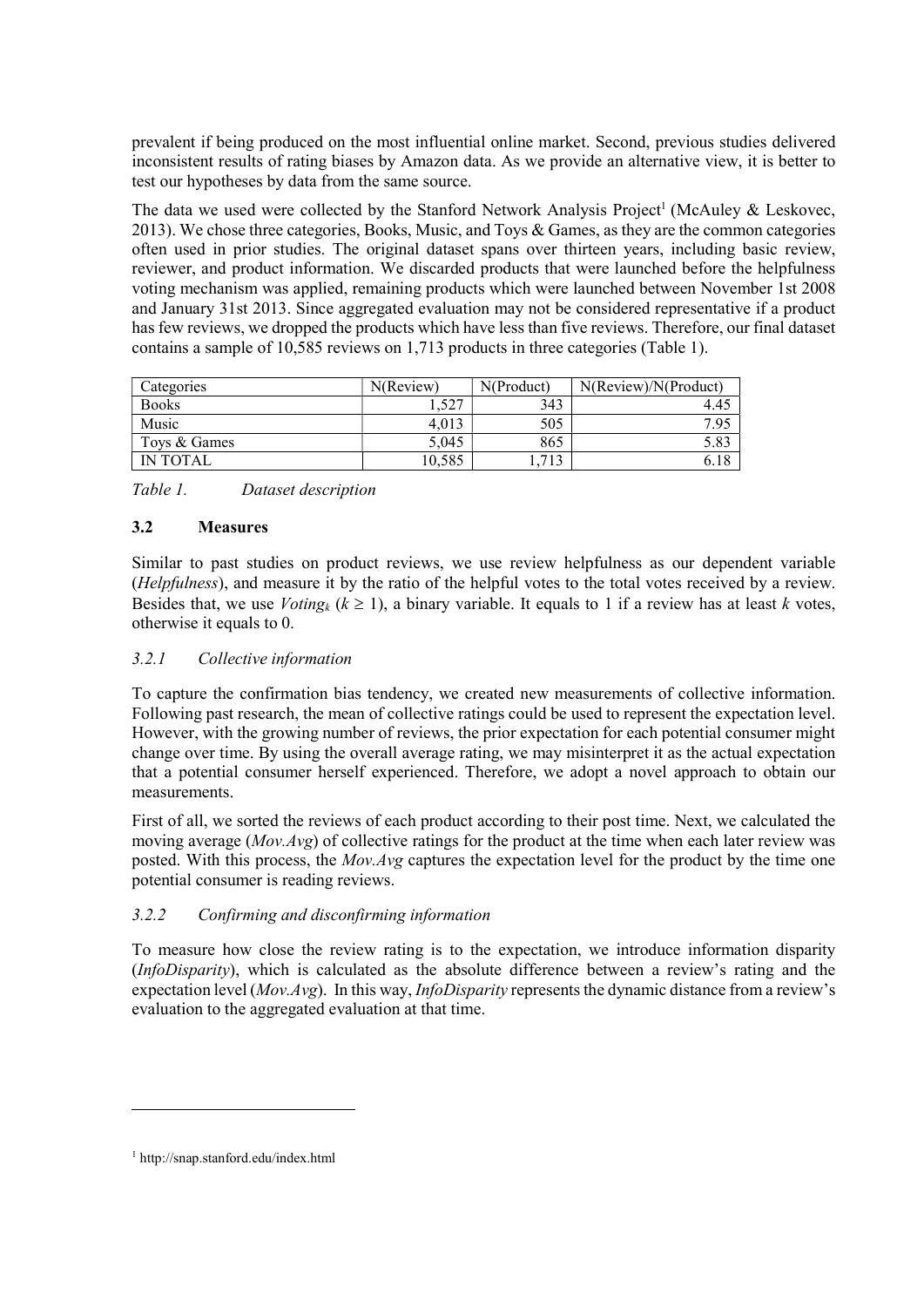#### 3.2.3 Control variables

Following past research, we controlled a series of relevant variables on product level and review level. On product level, we control the following product features. 1). Mov.Var: the rating variance of the product; 2). LaunchTime: the launching time of the product; 3). Price: the product price; 4). ReviewNum: the number of reviews under the product.

On review level, we controlled not only reviews' numeric features, but also some textual features. Specifically, we control 1). *ElapsedTime*: the elapsed time of review as a proxy of review age; 2). WordCount: the review's word count; 3). UserExp: the reviewer's reviewing history of products in the same category, reflecting the expertise of the reviewer; 4). Readability: Gunning Fog Index (Gunning, 1969) which has been used for readability in many online review studies of IS discipline (Bao & Chau, 2015; Goes et al., 2014; Kim et al., 2006); 5). Subjectivity: the texts' subjectivity level. Following the approach of Ghose and Ipeirotis (2007), we prepared the subjectivity and objectivity classifiers and calculated the subjectivity percentage in review content; 6). Certainty, positivity and negativity: the sentiment level of the three categories in review texts, using a dictionary provided by the Linguistic Inquiry and Word Count (LIWC). It was developed by Pennebaker et al. (2007) and designed to calculate the degree of certain words usage. 7). Uniqueness: the textual uniqueness in each review under a particular product item (Bao & Chau, 2015). It was calculated by the percentage of new words that appear in a review and have not been found in the previous reviews for the certain product.

As some of the variable distributions are heavily skewed, we transformed them into log form. Descriptive statistics of the variables are listed in Table 2.

| Variable                    |                  | # $Obs$ | Mean    | Std. Dev. | Min      | Max    |
|-----------------------------|------------------|---------|---------|-----------|----------|--------|
| Helpfulness                 |                  | 10,585  | 0.27    | 0.43      | $\theta$ |        |
| InfoDisparity               |                  | 10,585  | 0.76    | 0.73      | $\theta$ | 3.88   |
| Mov.Avg                     |                  | 10,585  | 4.25    | 0.64      | 1        | 5      |
| Product-                    | Mov.Var          |         | 1.19    | 1.01      |          | 4.8    |
| level                       | LaunchTime       | 10,585  | 2224.92 | 301.06    | 973      | 2794   |
| control                     | Price            | 10,585  | 22.28   | 28.00     | 0.25     | 499    |
| variables                   | ReviewNum        | 10,585  | 32.51   | 46.75     | 5        | 268    |
| Review-<br>level<br>control | Log(ElapsedTime) | 10,585  | 7.21    | 0.30      | 6.85     | 7.90   |
|                             | Log(WordCount)   | 10,585  | 3.96    | 0.78      | 1.10     | 7.86   |
|                             | Log(UserExp)     | 10,585  | 1.27    | 1.08      | 0.69     | 10.092 |
| variables                   | Readability      | 10,585  | 10.42   | 5.42      | 0.8      | 107.85 |
|                             | Subjectivity     | 10,585  | 0.83    | 0.24      | $\theta$ |        |
|                             | Certainty        | 10,585  | 0.02    | 0.02      | $\theta$ | 0.35   |
|                             | Positive         | 10,585  | 0.07    | 0.05      | $\theta$ | 0.75   |
|                             | Negative         | 10,585  | 0.01    | 0.02      | $\theta$ | 0.2    |
|                             | Uniqueness       | 10,585  | 0.38    | 0.17      | $\theta$ |        |

Table 2. Descriptive statistics

#### 3.3 Research Model

Based on the hypotheses, we set up the following models. As there would be no observation on the mean and standard deviations of helpfulness unless there is at least one vote, a potential selection bias might exist (Mudambi & Schuff, 2010). We therefore follow the approach of Kuan et al. (2015), using a twostep procedure with a Heckman selection model (Heckman, 1979).

Equation 1.  $Voting_k = w_i' \alpha + \mu$ 

Equation 2. Helpfulness  $| (Voting_k) = x_i' \beta + \xi + \lambda(.)$ 

In the first step, we select reviews which had been voted at least  $k$  times. In the second step, we examine the effects of independent variables on review helpfulness. The  $k$  (equals 1 by default), is the selection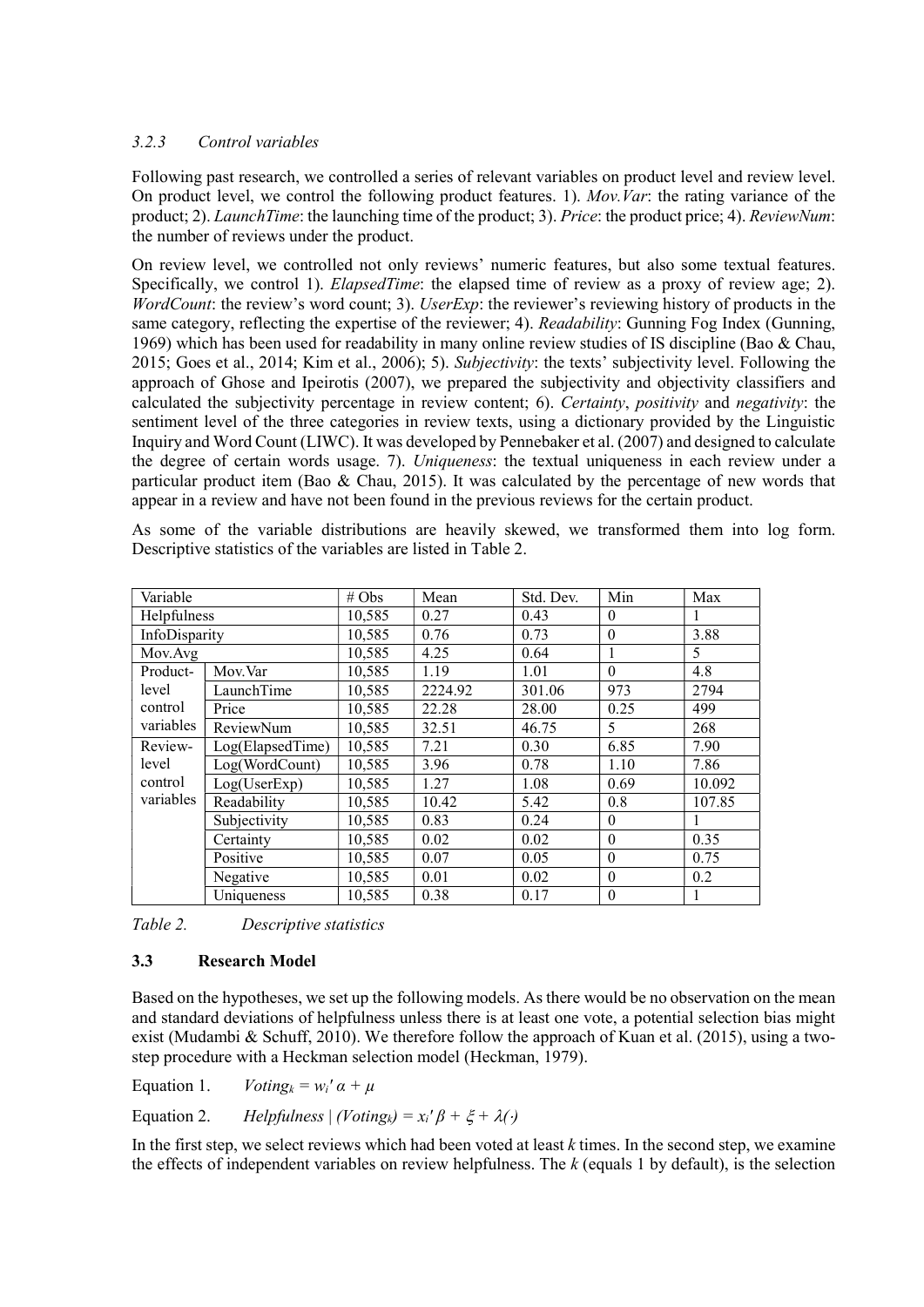threshold for the minimum number of votes each review receives.  $\lambda(\cdot)$  refers to the inverse mills ratio, estimating the average selection effect in the first step.  $\mu$  and  $\xi$  are the error terms. To avoid potentially problematic multicollinearity with the interaction terms, we centered each variable in them.

Also, it may not be meaningful to estimate *Helpfulness* if there is only one vote for a review (when  $k=1$ for  $Voting_k$ ). So we test the robustness of our results using different vote thresholds a review receives.

# 4 RESULTS

First, to address multicollinearity issues, we calculated the variance inflation factor (VIF) for each variable included in the models. The highest VIF across all variables is 1.06, well below the accepted cut-off value of 10. Then, we ran a series of regression analysis. Table 3 reports the results of different model specifications and robustness tests.

Confirmation Bias. To test hypothesis 1, we first ran an analysis with the control variables (Model 1), and then added the two independent variables (Model 2). As shown in Table 3 (Model 2), InfoDisparity had a significant effect on helpfulness perception ( $\beta$  = -0.1861, p < 0.001). It suggests that reviews with deviant opinions are less likely to be perceived as helpful, and confirming reviews are more likely to be perceived helpful. Therefore, H1a and H1b are supported, i.e. there exists a confirmation bias in the helpfulness perception

Expectation Level. Result in Model 3 indicates that the interaction effect of information disparity with expectation level is significant ( $\beta$  = -0.0709, p < 0.001). The negative coefficient shows that the higher the expectation level, the stronger the consensus information is favoured and the stronger the deviant information is discarded. As shown in Figure 2, the confirmation bias is stronger when prior expectation is high than it is when the prior expectation is low. Therefore, H2 is also supported.



Figure 3. Moderating effects of expectation level

Control Variables. As shown in the models, positive sentiment and review length are positively related to the perceived helpfulness. The review variance, product price, review age, negative sentiment and textual uniqueness are negatively related to the helpfulness perception. Some results are within our expectation because reviews with more depth, and less uniqueness are more likely to be helpful. A recency effect exists in helpfulness perception for a review, that new reviews are receiving more helpfulness perception. We also found consistent positive effect of positive sentiment and negative effect of negative sentiment on helpfulness perception.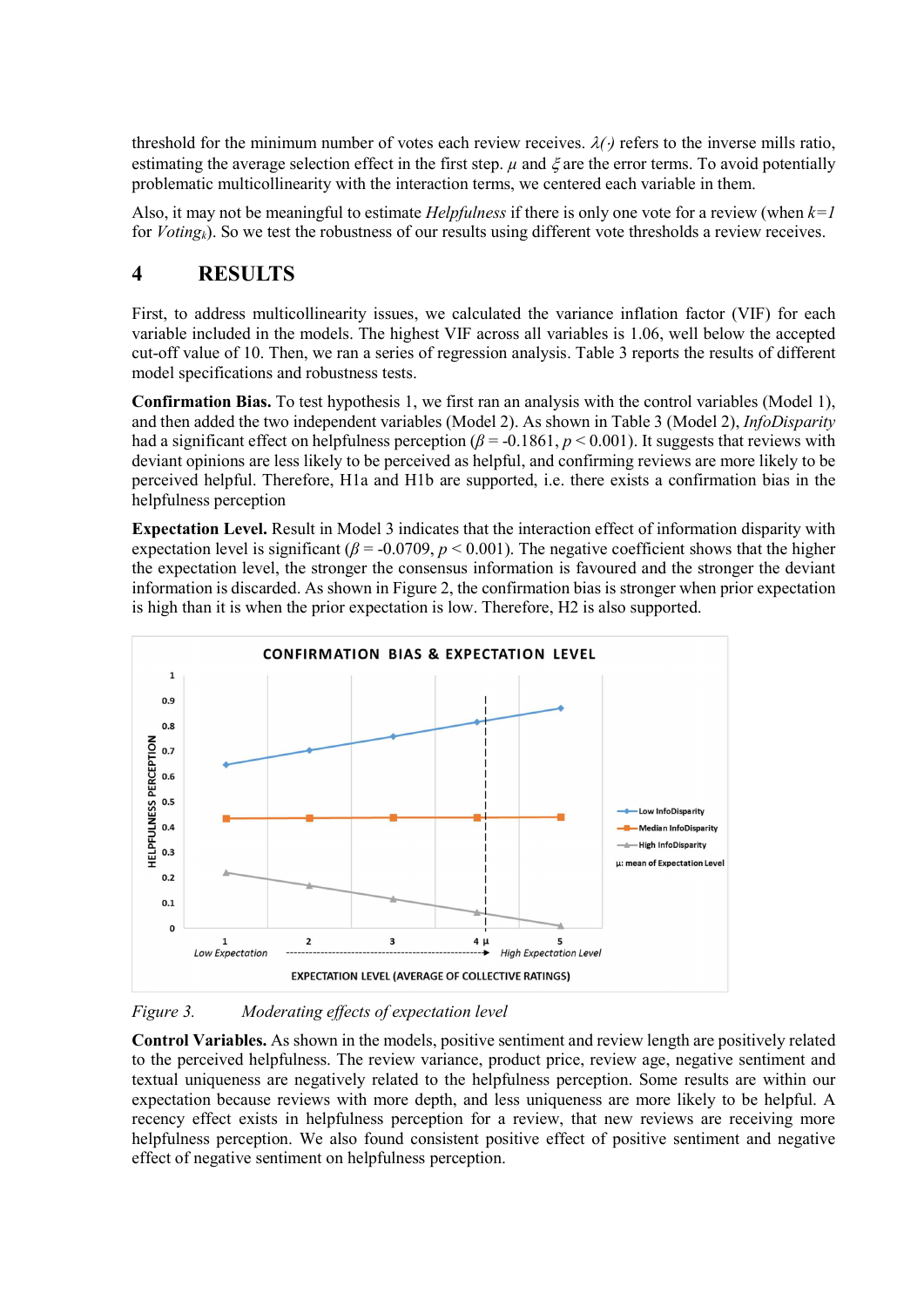| $DV = Helpfulness$      | Model 1                  |           | Model 2             |           | Model 3             |           | Model 4           |           | Model 5           |           |
|-------------------------|--------------------------|-----------|---------------------|-----------|---------------------|-----------|-------------------|-----------|-------------------|-----------|
|                         | <b>Control Variables</b> |           | Without Interaction |           | Mov.Avg Interaction |           | Threshold $k = 3$ |           | Threshold $k = 5$ |           |
|                         |                          |           |                     |           |                     |           |                   |           |                   |           |
| Variable                | Coef.                    | Std. Err. | Coef.               | Std. Err. | Coef.               | Std. Err. | Coef.             | Std. Err. | Coef.             | Std. Err. |
| InfoDisparity           |                          |           | $-0.1861***$        | (0.015)   | $-0.1855***$        | (0.015)   | $-0.2277***$      | (0.035)   | $-0.3263***$      | (0.067)   |
| Mov. Avg                |                          |           | $0.0578***$         | (0.014)   | $0.1210***$         | (0.018)   | $0.0826**$        | (0.027)   | $0.1007*$         | (0.043)   |
| Mov.Avg * InfoDisparity |                          |           |                     |           | $-0.0709***$        | (0.012)   | $-0.0698***$      | (0.016)   | $-0.0799**$       | (0.025)   |
| Mov.Var                 | $-0.0605***$             | (0.008)   | $0.0457***$         | (0.01)    | $0.0427***$         | (0.01)    | $0.0388**$        | (0.014)   | $0.0588*$         | (0.024)   |
| LaunchTime              | $-0.0001*$               | (0.00)    | $-0.0001*$          | (0.00)    | $-0.0001*$          | (0.00)    | 0.000             | (0.00)    | 0.0001            | (0.00)    |
| Price                   | $-0.0008***$             | (0.00)    | $-0.0010***$        | (0.00)    | $-0.0010***$        | (0.00)    | $-0.0020***$      | (0.00)    | $-0.0023***$      | (0.00)    |
| <b>ReviewNum</b>        | 0.0001                   | (0.00)    | 0.000               | (0.00)    | $-0.0001$           | (0.00)    | $-0.0004$         | (0.00)    | $-0.0005$         | (0.00)    |
| Log(ElapsedTime)        | $-0.3458**$              | (0.118)   | $-0.2956**$         | (0.1)     | $-0.2614**$         | (0.098)   | $-0.3608$         | (0.208)   | $-0.8605*$        | (0.388)   |
| Log(WordCount)          | $0.0783***$              | (0.015)   | $0.0792***$         | (0.014)   | $0.0846***$         | (0.013)   | $0.0615*$         | (0.024)   | $-0.0144$         | (0.049)   |
| Log(UserExp)            | $-0.0232***$             | (0.005)   | $-0.0241***$        | (0.005)   | $-0.0231***$        | (0.005)   | $-0.0175**$       | (0.006)   | $-0.0173$         | (0.011)   |
| Readability             | $-0.0011$                | (0.001)   | $-0.0011$           | (0.001)   | $-0.001$            | (0.001)   | $-0.0014$         | (0.001)   | $-0.0004$         | (0.002)   |
| Subjectivity            | $-0.0477$                | (0.026)   | $-0.0101$           | (0.024)   | $-0.007$            | (0.024)   | 0.0429            | (0.033)   | 0.0531            | (0.052)   |
| Certainty               | $-0.2408$                | (0.327)   | $-0.3734$           | (0.308)   | $-0.4677$           | (0.305)   | $-0.1554$         | (0.44)    | $-0.6994$         | (0.721)   |
| Positive                | $1.0508***$              | (0.179)   | $0.3840*$           | (0.155)   | 0.3349*             | (0.153)   | 0.1989            | (0.271)   | 0.9983            | (0.565)   |
| Negative                | $-1.9314***$             | (0.413)   | $-0.7022*$          | (0.357)   | $-0.5517$           | (0.352)   | $-1.1791*$        | (0.474)   | $-1.4567$         | (0.761)   |
| Uniqueness              | $-0.3105***$             | (0.064)   | $-0.2697***$        | (0.056)   | $-0.2719***$        | (0.055)   | $-0.3390**$       | (0.104)   | $-0.5080*$        | (0.227)   |
| Intercept               | $3.5092***$              | (0.987)   | 3.2089***           | (0.841)   | 2.9016***           | (0.823)   | 3.8552*           | (1.766)   | 8.2821*           | (3.345)   |
| Inverse Mills Ratio     | $-0.2674**$              | (0.083)   | $-0.2103**$         | (0.069)   | $-0.1861**$         | (0.068)   | $-0.2175*$        | (0.106)   | $-0.4667*$        | (0.183)   |
| Wald chi2               | 312.55106                |           | 664.59155           |           | 714.16114           |           | 555.80158         |           | 267.27719         |           |
| Prob > chi2             | $\Omega$                 |           | $\theta$            |           |                     |           | $\theta$          |           | $\theta$          |           |
| R square                | 0.034                    |           | 0.117               |           | 0.131               |           | 0.231             |           | 0.186             |           |
| Obs                     | 10,585                   |           | 10,585              |           | 10,585              |           | 10,585            |           | 10,585            |           |

Table 3. The selection stage results of the Heckman model are not reported for brevity. Standard errors are reported in parentheses under coefficients.  $* p < .05; ** p < .01; ** p < .001$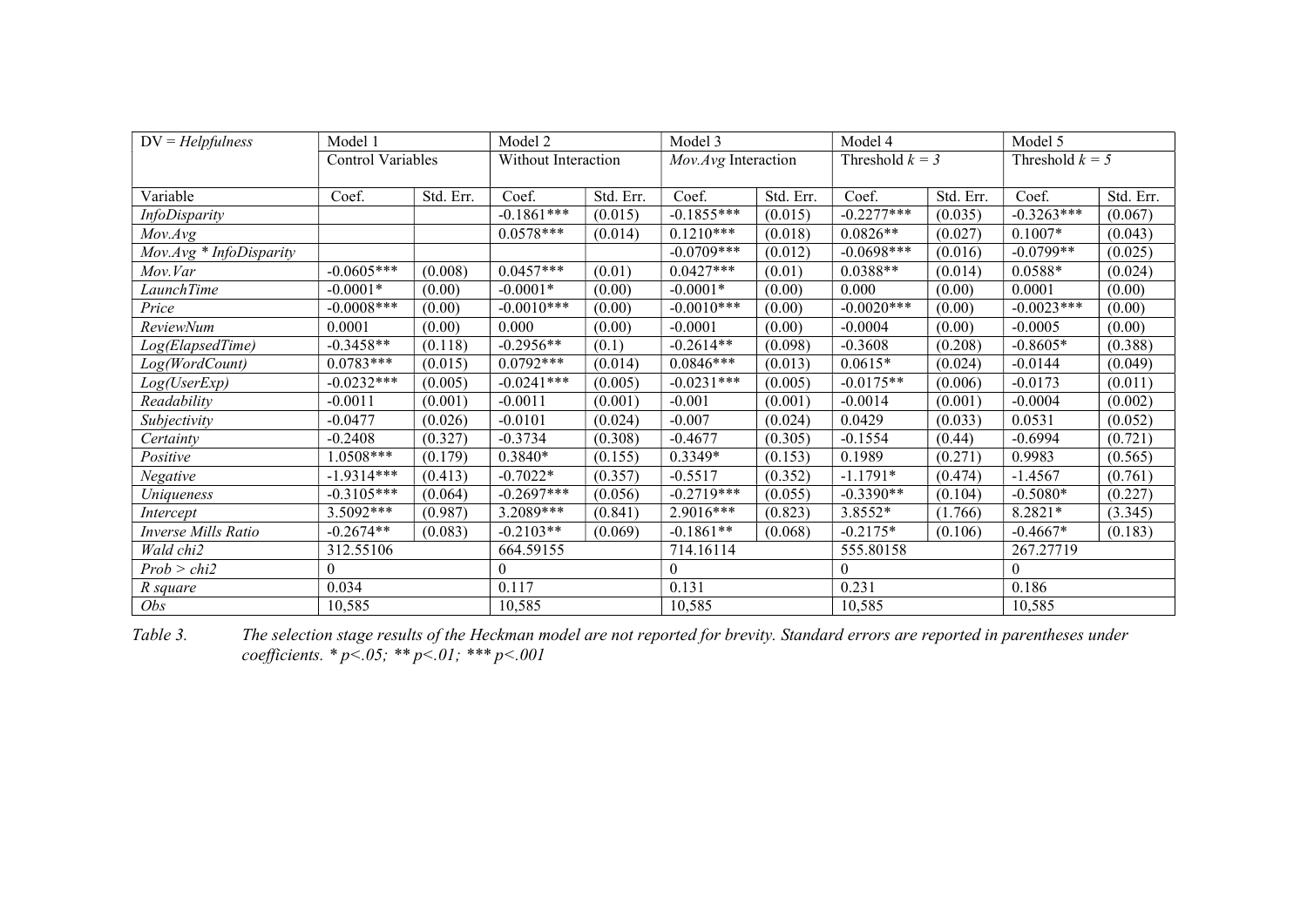Robustness Check. Our hypotheses are also supported by various robustness tests (Models 4-5). Therefore, in summary, the empirical evidence is consistent with the hypotheses we proposed. On the Amazon platform, the collective review information of product predisposes consumers to accept the reviews holding similar evaluation, resulting in a confirmation bias. Meanwhile, the effect of confirmation bias is moderated by the expectation level.

# 5 CONCLUSION

The purpose of our research is to discover whether the presence of product collective rating introduces biases or change the way people perceive information. We extend our knowledge of collective ratings from new perspectives – exhibiting confirmation bias to prior expectation. We suggest that 1) collective rating introduces confirmation bias to consumers; 2) the tendency to show confirmation bias becomes greater as the expectation level is higher. Therefore, we conclude that collective rating presence directly and indirectly influences the way people perceive information.

#### 5.1 Theoretical & Practical Implications

A main contribution of our study is to extend the current research of reviews helpfulness perception. Our work on the collective rating presence intends to supplement and reconcile the past inconsistent research findings. We provide evidence that potential consumers are prone to confirmation bias when perceiving review information. Second, the present research will also contribute to the studies of collective rating presence. We suggest that, consumers' tendency to exhibit confirmation bias in review perception increases with collective evaluation level. Third, this research affords a better understanding towards consumer behaviours of information seeking and interpretation. In making purchase decision, consumers' information handling and seeking behaviours are constantly affected by their risk perception, echoing the underlying mechanisms in prospect theory studies (Kahneman & Tversky, 1979).

Our research also sheds light upon online marketing practices. To further benefit sellers' and platforms' welfare, managers of such online markets should recognize the existence of confirmation bias and improve the usage of collective ratings. Noticing that lower ratings do not necessarily lead to the agreement of bad product performances, one approach is to decide when and how to offer collective rating information to potential consumers. For the goodness of potential consumers, understanding confirmation bias is essential in helping them make purchase decisions, so that fewer consumers would behave with herds and buy products of poor quality, or miss a good one because of its reported feedback.

#### 5.2 Limitations & Future Work

The emphasis of the present research is limited to the phenomenon of confirmation bias on the review helpfulness perception. We did not reveal the underlying reasons of such bias. Second, our study only explores the perceptual benefits of review information, but later research could extend our idea on economic or social benefits of such information. Also, we did not consider effects of potential consumers' prior knowledge or expertise in studying the confirmation bias tendency, which might be a potential moderator to influence the tendency. Finally, in order to further generalize our idea, future research could also use multiple methodologies or apply to other contexts to investigate the idea of present study.

# 6 ACKNOWLEDGEMENT

This research is supported in part by a HKU Seed Funding for Basic Research grant. We thank Reno Ha of the University of Hong Kong for his help in data processing and analysis. We also thank the Stanford Network Analysis Project for making the Amazon data set available for research.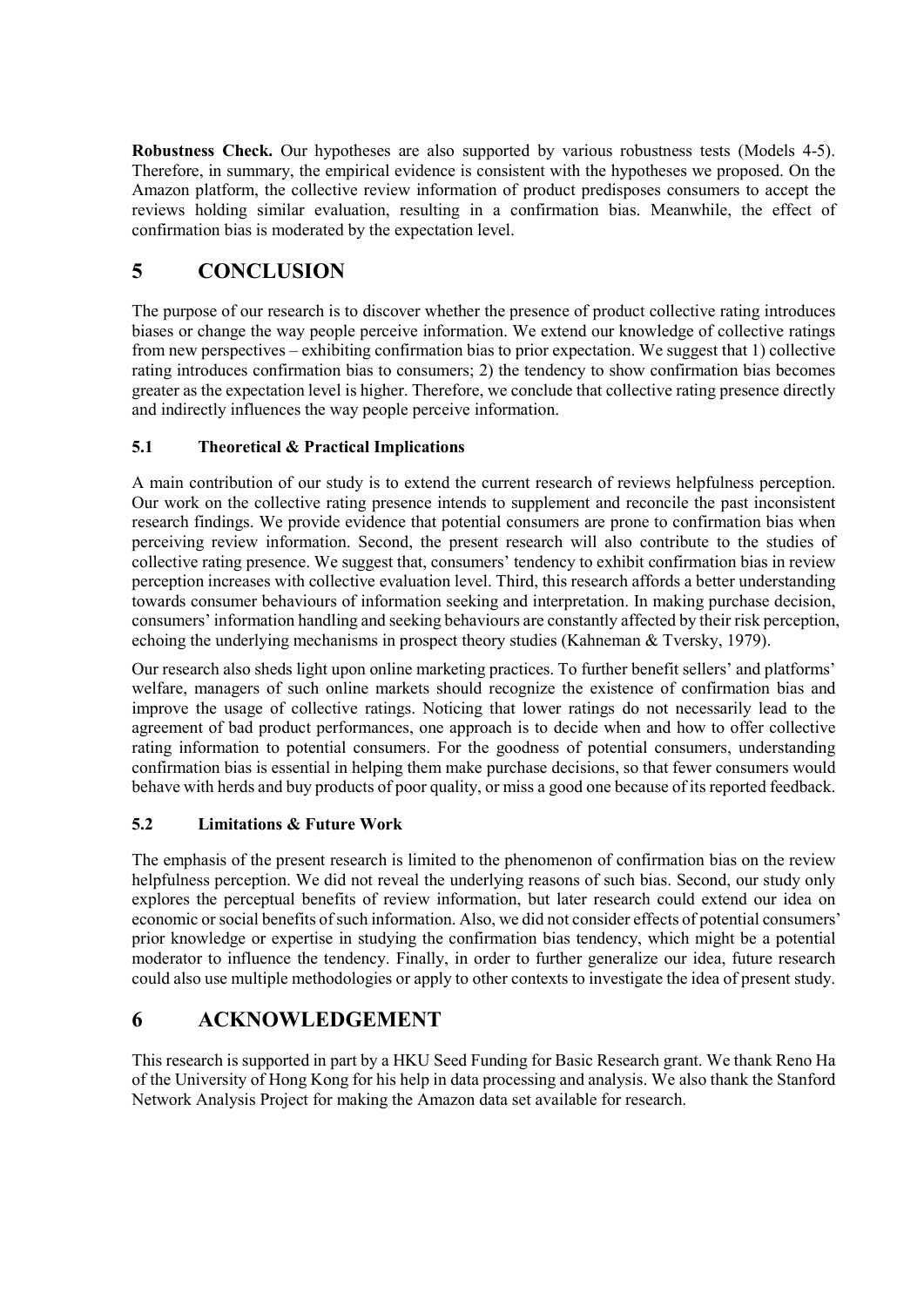#### References

- Akerlof, G. A. and Dickens, W. T. (1982). The economic consequences of cognitive dissonance. The American Economic Review, 307-319.
- Anderson, N. H. (1968). A simple model for information integration. Theories of cognitive consistency: A sourcebook, 731-743.
- Ba, S. and Pavlou, P. A. (2002). Evidence of the effect of trust building technology in electronic markets: Price premiums and buyer behavior. MIS Quarterly, 243-268.
- Bao, Z. and Chau, M. (2015). The Impact of the Collective Rating Presence on Consumers' Perception. Paper presented at the International Conference on Electronic Business (ICEB 2015), Hong Kong.
- Bao, Z. and Chau, M. (2015). In Search of Plagiarism Behaviors: An Empirical Study of Online Reviews, Intelligence and Security Informatics (pp. 102-112): Springer.
- Bauer, R. A. (1960). Consumer behavior as risk taking. Dynamic marketing for a changing world, 398.
- Baumeister, R. F., Bratslavsky, E., Finkenauer, C. and Vohs, K. D. (2001). Bad is stronger than good. Review of General Psychology, 5(4), 323.
- Bimber, B. and Davis, R. (2003). Campaigning online: The Internet in US elections: Oxford University Press.
- Cao, Q., Duan, W. and Gan, Q. (2011). Exploring determinants of voting for the "helpfulness" of online user reviews: A text mining approach. Decision Support Systems, 50(2), 511-521.
- Chen, Z. and Lurie, N. H. (2013). Temporal Contiguity and Negativity Bias in the Impact of Online Word of Mouth. Journal of Marketing Research, 50(4), 463-476.
- Connors, L., Mudambi, S. M. and Schuff, D. (2011). Is it the review or the reviewer? A multi-method approach to determine the antecedents of online review helpfulness. Paper presented at the System Sciences (HICSS), 2011 44th Hawaii International Conference on System Sciences.
- Deighton, J. (1984). The interaction of advertising and evidence. Journal of Consumer Research, 763- 770.
- Dellarocas, C. (2003). The digitization of word of mouth: Promise and challenges of online feedback mechanisms. Management Science, 49(10), 1407-1424.
- Duan, W., Gu, B. and Whinston, A. B. (2008). Do online reviews matter?—An empirical investigation of panel data. Decision Support Systems, 45(4), 1007-1016.
- Festinger, L. (1962). A theory of cognitive dissonance (Vol. 2): Stanford University Press.
- Ghose, A. and Ipeirotis, P. G. (2007). Designing novel review ranking systems: predicting the usefulness and impact of reviews. Paper presented at the Ninth International Conference on Electronic Commerce.
- Gilbert, D. T. (1991). How mental systems believe. American Psychologist, 46(2), 107.
- Goes, P. B., Lin, M. and Yeung, C.-m. A. (2014). "Popularity Effect" in User-Generated Content: Evidence from Online Product Reviews. Information Systems Research.
- Gunning, R. (1969). The fog index after twenty years. Journal of Business Communication, 6(2), 3-13.
- Heckman, J. J. (1979). Sample selection bias as a specification error. Econometrica: Journal of the Econometric Society, 153-161.
- Hu, N., Zhang, J. and Pavlou, P. A. (2009). Overcoming the J-shaped distribution of product reviews. Communications of the ACM, 52(10), 144-147.
- Huang, L., Tan, C.-H., Ke, W. and Wei, K.-K. (2013). Comprehension and Assessment of Product Reviews: A Review-Product Congruity Proposition. Journal of Management Information Systems, 30(3), 311-343.
- Kahn, B. E. and Meyer, R. J. (1991). Consumer multiattribute judgments under attribute-weight uncertainty. Journal of Consumer Research, 508-522.
- Kahneman, D. and Tversky, A. (1979). Prospect theory: An analysis of decision under risk. Econometrica: Journal of the Econometric Society, 263-291.
- Kim, S.-M., Pantel, P., Chklovski, T. and Pennacchiotti, M. (2006). Automatically assessing review helpfulness. Paper presented at the 2006 Conference on Empirical Methods in Natural Language Processing.